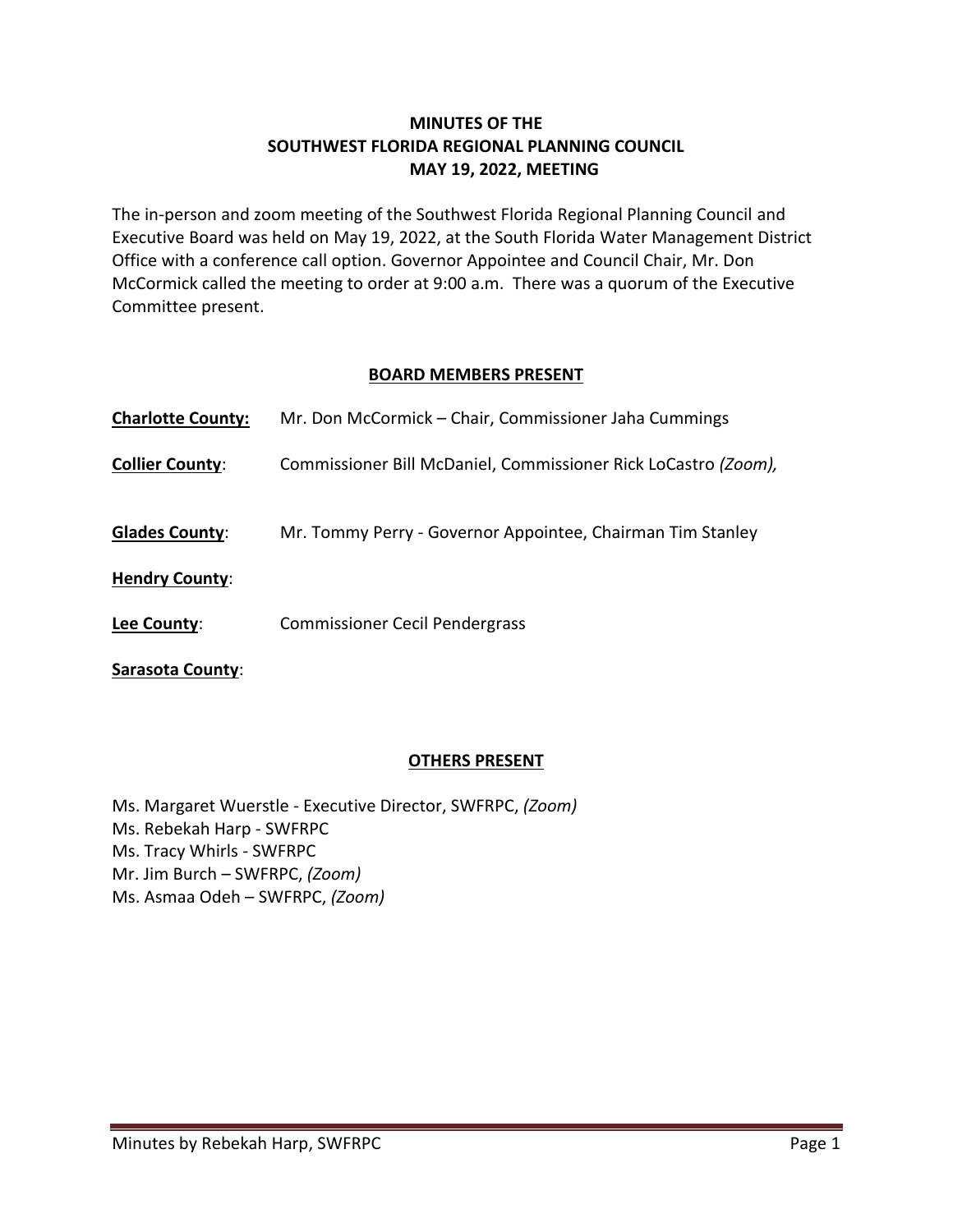#### **AGENDA ITEM #6(a) MINUTES OF THE APRIL 21, 2022, MEETING**

**Commissioner Bill McDaniel offered a motion to accept the minutes of the April 21, 2022, Executive Committee Meeting. Mr. Perry seconded the motion to accept the minutes of the April 21, 2022, Executive Committee Meeting. The action was approved unanimously.** 

# **AGENDA ITEM #7(a) FINANCIALS GOVERNMENT FUND ACTIVITY – PER AUDIT (INFORMATIONAL ITEM)**

Ms. Harp explained that the chart is for informational purposes pulled from the audit charts per the request of Commissioner McDaniel for all to review. Ms. Wuerstle explained that the chart is to show a comparison from year to year of what has been happening. Commissioner Bill McDaniel explained that he requested this be in the packet to encourage a discussion of what we are doing with the organization. It shows that sooner or later we will run out of reserves. Commissioner McDaniel would like to request that this slide continually be brought forward in the meeting packets.

# **AGENDA ITEM #8(a) ORGANIZATION STRUCTURE DISCUSSION: INTERLOCAL AGREEMENT AND BYLAWS**

Commissioner McDaniel continued to explain the importance of discussion on the relevancy of the RPC and for those not in support, he encouraged discussion. Commissioner McDaniel continued to explain that during his five-year tenure on the board, there has been a continued discussion on relevancy. There was even a relevancy committee formed in the past which took many hours and a great deal of time from the members. If this organization is going to survive, there needs to be a revenue stream. As a point from Lee County's response letter, Commissioner McDaniel clarified that there is no obligation for contribution to this organization on a per capita basis. Commissioner McDaniel explained that his rationale is that those elected officials that are contributing, be able to make a determination as to whether or not there is relevancy for the taxpayers. If there isn't then you don't have to pay. If you don't pay you don't get to vote. McDaniel explained that there is nothing we are voting on, we are simply an advisory board. This organization should be carrying information from my neighboring counties, communities, and municipalities back to my staff. So that my staff has the capacity to know and form the decision based on what the other counties are doing. If this organization is going to stay around, we have to have a discussion on how we get there. If you don't like the relevancy of the organization, make suggestions. McDaniel continues to explain that he has said from the beginning that if somebody else, such as Cecil, has a better mouse trap, then let's talk about it and have a discussion about it. We can have the FGCU compact, that you and I can have with our issues like relevancy, sea level rise, etc.

Commissioner McDaniel continued to explain that with regards to relevancy, this organization has legal parameters. We are a legally constituted organization; we have a legal description of bylaws, and we have the capacity to do things in conjunction with each other. On a regionality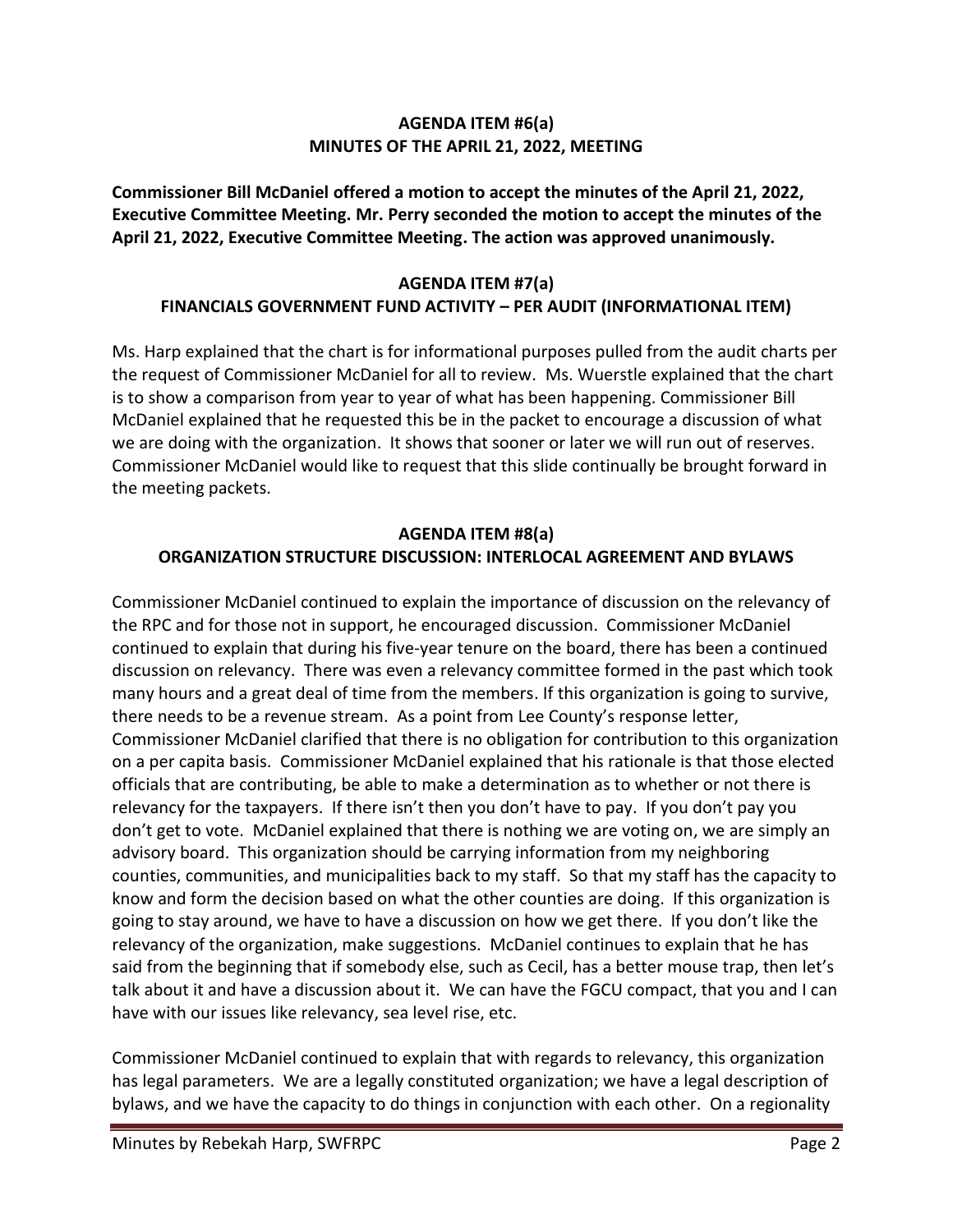basis, Collier County needs to know what Lee County is doing with their GMP, when making substantive adjustments. Lee County has seen the burden by Charlotte County with Babcock Ranch. We saw that five years ago when looking at that comp plan amendment and the stress that has been put on Lee County's infrastructure because of the development in Charlotte County.

Commissioner McDaniel explained that he is not in disagreement with Lee County's letter to disband the requirement to be part of an RPC if there is no relevancy. However, McDaniel did not concur that we should throw in the towel. McDaniel explained that he would rather reorganize it, reconstitute it and rebrand. There are thriving RPCs in the State of Florida, Central Florida is in fact one of them. If Lee County wants to disavow the statutory requisite of being a member of an RPC and they are successful then so be it. McDaniel explains that he on the other hand believes that there is a rationale regionality that needs to be discussed and communicated. McDaniel continued to explain that we have commonalities in certain circumstances. We all have commonalities of resiliency. We have things that we can learn from each other, trials and errors. That is why the financial chart was pulled from the audit shows the history of the RPC. It's a direct correlation of the disavowment of the Department of Community Affairs. This organization has never amended its bylaws and has never amended its interlocal agreement – since the RPCs existence.

Commission McDaniel asked if we received any other responses, other than Lee County. Mr. McCormick responded that that is the only one received. Ms. Wuerstle interjected and said that we received the letter from Commission Pendergrass with Lee County. We also heard from Sarasota County stating that they passed it along to their administration. Ms. Wuerstle also heard from Commissioner Donna Storter-Long that they will be inviting us to the Glades County Board to do a presentation.

Commissioner Pendergrass asked if we have a quorum in which Mr. McCormick responds that we do have a quorum of the executive committee. Commissioner Pendergrass explained that the letter was sent on behalf of the Board of the Lee County Commissioners based on the information provided here last month. Commissioner Pendergrass stated that Commissioner McDaniel brought up Babcock Ranch and explained that Lee County has been successful working with the MPO for improvements to 31. Commissioner Pendergrass explained that back in 2012 Babcock Ranch brought him to the table of this board as well as all the comments made by this board for Riverhall's comp plan amendment. Commissioner Pendergrass explained that things like that have been around historically in the past. However, Lee county is moving forward with their projects, such as 31 and south Lee County. With the issue of the FGCU compact, that is going to be another discussion. Commissioner Pendergrass continued stating that he's not sure if they will be there next year and now you are seeing Lee, Collier and Charlotte County Managers taking a different approach like a compact with FGCU running it. Commissioner Pendergrass continued to explain that even with the compact, how do you justify charging travel or staff time for attending the compact meetings to the taxpayers. What is the public good for Lee County or Collier County other than getting grant money – what's the public good?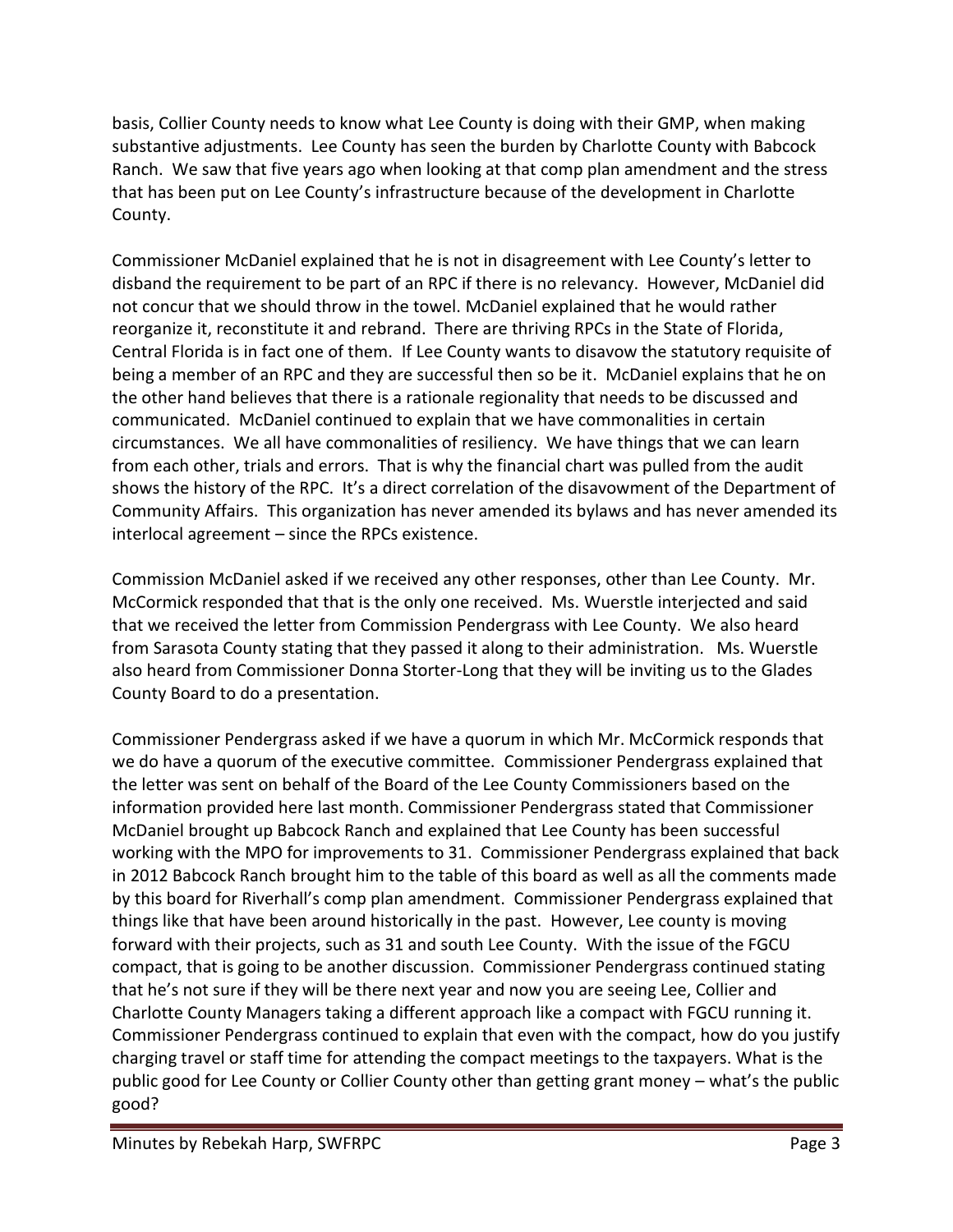Commissioner McDaniel responded by explaining that he and Commissioner Pendergrass are friends but can disagree. The discussion needs to be had because it isn't just Lee County. If Lee County doesn't want to play, then so be it. They can take whatever actions they choose. If Charlotte, Collier, Glades, Hendry and Sarasota wants to play, then we will continue to move forward. Everyone is entitled to their opinion, and McDaniel's has the support to carry this forward from his board to see if we can provide some relevancy. McDaniel continued stating that he wasn't given an audience to come speak to Lee County's board. The last sentence in the letter from Lee County was a misinterpretation and a misrepresentation. McDaniel explained that in fact there is no dictatorial policy that states that you in fact have to pay. It is voluntary pay – if you don't pay and it is split into 4 payments, which gives you 90 days and if you don't see relevancy, then you don't pay. The only thing lost is the right to vote, and we can still bring back recommendations for all of us to carry back to our boards. This organization is strictly a regional planning council where we all get to compile, at a periodic time frame, of what's going on in a regional basis. There is no decision making, no authority here. Commissioner McDaniel explains that he certainly agrees with Commissioner Pendergrass and that he made a comment regarding Babcock Ranch and the lack of infrastructure that Charlotte County was providing and the burden that it put on Lee County's infrastructure specifically on 31.

Commissioner Pendergrass responded by explaining that this board with prior commissioners and one current commissioner fought strongly for many years against Babcock Ranch because they didn't want to see the road through Lee County. It happened so now Lee County has to supply the infrastructure. This is a perfect example of what happened back in 08-09 and why this was a useful platform to keep that from happening at the time with the DRI's.

Commissioner McDaniel agreed with Commissioner Pendergrass that with the disavowment of DCA and the restructure statutorily of the RPCs was mandated by Governor Scott and because of that dysfunctionality counterproductive maneuvers transpired. The difference is that the SWFRPC has not amended their charter, bylaws or their constitution to be in conformity with state statutes. That is the proposition that is here.

Mr. Perry explains that the council had a definitively regulatory purpose for many years. Previously one of the members of this board said they got their project through, and it cost a million dollars, which is a lot of money. Mr. Perry continued stating that isn't the case today. When he thinks regional planning council and looks at the Executive Directors desk, there isn't stacks of paper on regulatory issues, there are stacks of paper on saving the Everglades and running the systems that bring quality to the region. There is maybe one sheet on regulation. That's how we look at planning, we look at it as moving and approving development. Planning is a lot more than that, it's the opioid study that was done here. That effort was to plan and get people going in the same direction. Mr. Perry stated that the young people that worked on it at the SWFRPC did a great job. Mr. Perry continues that this organization has a place, its not as regulatory, its not as portent to development. It's coordinating efforts that are efficient at working across county lines. Mr. Perry explains that in past meetings he has defended the RPC,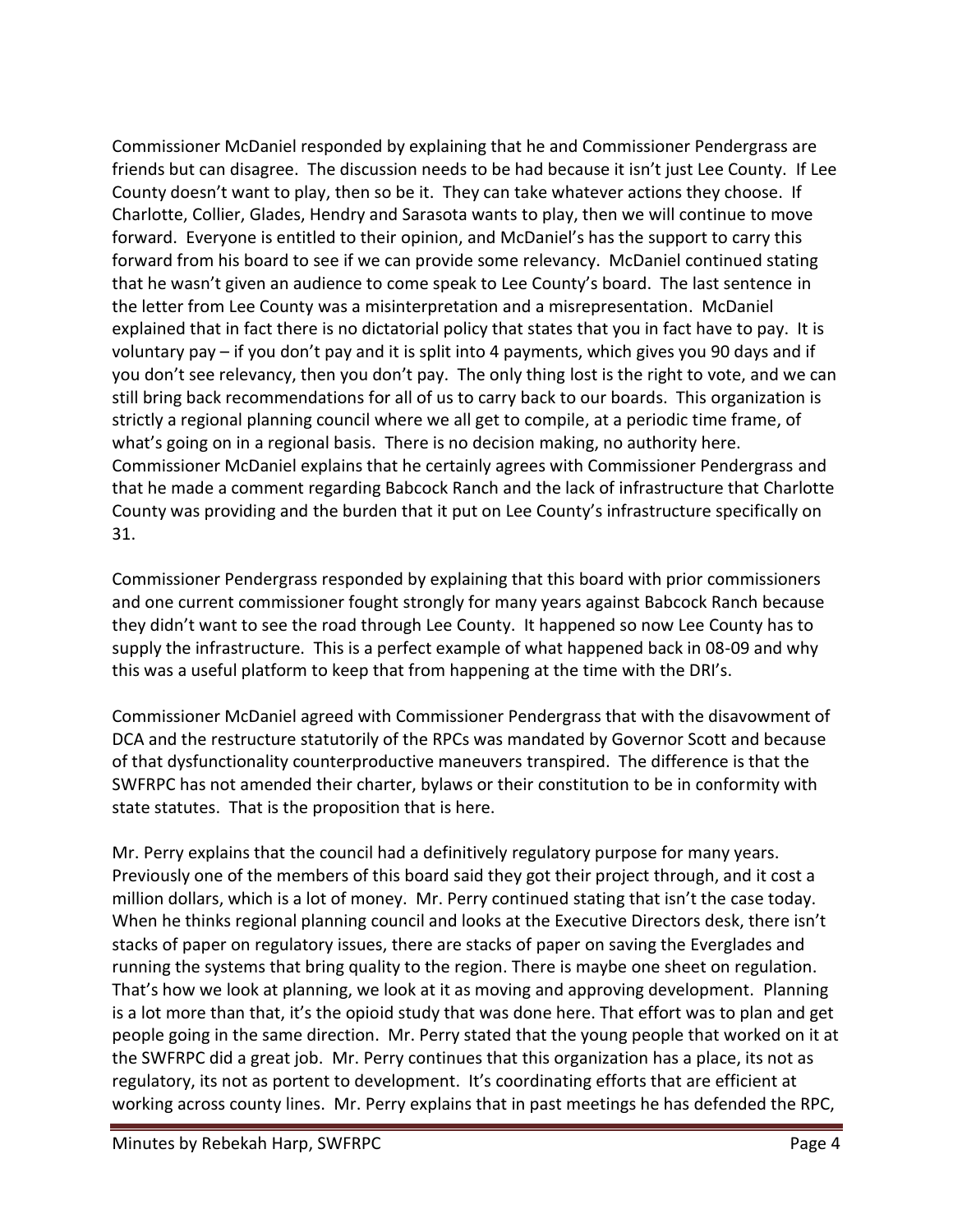but then trying to determine if the million-dollar budget is worth what it is doing. We now have shown that the organization can have a smaller budget and survive, but it has to be impactful, and it is not today. He believes that it is the counties decision, not the RPC or cities, the counties need to decide if they want to pay. There is somewhere in their back budget that if they decide that we are useful then they will pay. We need to be something like the 10-county coalition where we can come together and talk, and this should be a forum to help with discussions. However, it has to grow from the county's decision.

Commissioner McDaniel agreed with Mr. Perry explaination that is why he and Margaret redid the constitution to limit the membership to the signatory appointment and two commissioners from each county. This will bring it back to a smaller group to make some effective decisions and then see if Lee County wants to play and let them decide how many of their municipalities are going to be voting members along the way and if they are going to pay.

Commissioner McDaniel stated that we need to limit the time that we present to the county boards. He explained that the letter sent to each of the counties by Mr. McCormick, was in his opinion, more in the letter than just the issue of the bylaws and interlocal agreement. Commissioner McDaniel explained that he is not stuck on any one issue with the bylaws or interlocal agreement, but more focused on the restructuring overall. Including dividing the dues up on a quarterly basis to lighten the burden of the larger counties per capita expense.

McDaniel continues that he cannot say that he will not join with Lee County down the way, however if this RPC doesn't get fixed he will be joining to disavow them. However, there are issues with that because there are other organizations popping up because of the lack of regional communication. The compact is one of them and we saw the dysfunctionality that came out of that. There is also a regional study on transportation, which is another example of why we need regionality.

Commissioner Pendergrass asked if the original question that was asked to bring to the county boards was to ask the county attorneys to review the interlocal agreement – the language that was proposed and if there were any conflicts as well as do a presentation. Commissioner Pendergrass asked if we have heard anything back yet from the counties about directing their county attorneys to review? Commissioner Pendergrass asked if any of the counties responded with their county attorney's review? Ms. Wuerstle explained that Sarasota County has passed the request on to their administration. We of course have Lee County's letter and Glades County said that they will be inviting us to come do a presentation. Those are the three counties we have heard from. We have not received anything back from the attorneys with comments or questions on the actual documents yet.

Commissioner Pendergrass explained that he personally and the Lee County Commission spoke about this, we are not trying to make the RPCs go away. Some RPCs like in North Florida and in the panhandle, they are in need and used very effectively. Commissioner Pendergrass and Lee County is not trying to do away with the whole big picture. If there is a way to do that, sure we will look at that. Commissioner Pendergrass explained that he was not trying to do that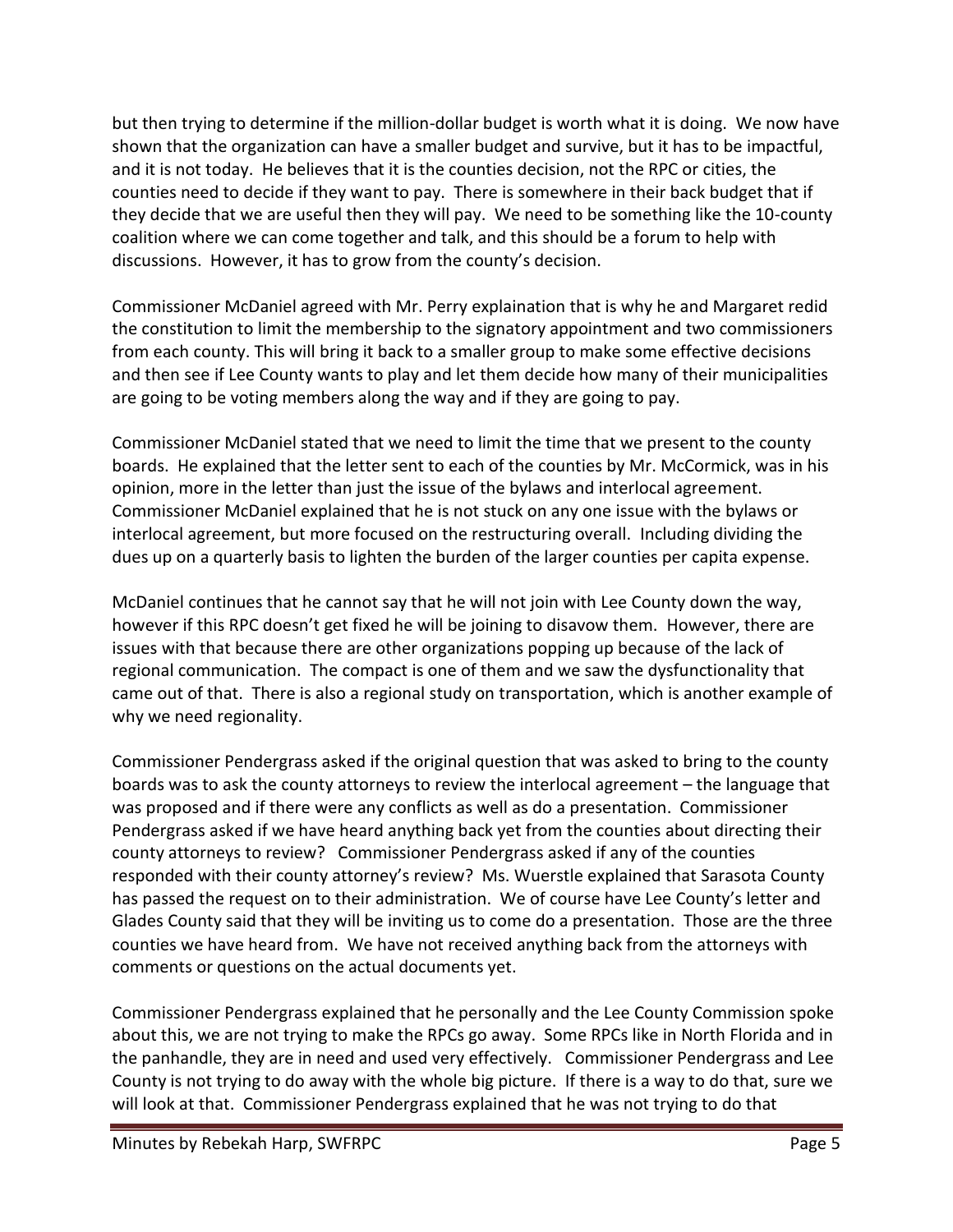personally; he was just trying to not to get put in the position that we have to pay for something we have no use for. If he takes it back to the communities and taxpayers and they tell us that we need this much money for this, and explain this is what you actually do – what's the purpose, what you actually do and what have you accomplished. If the taxpayers feel confident, then Commissioner Pendergrass is ok with it. But for Lee County that wasn't their position from what the board thought. Commissioner Pendergrass explained that we still have to have an RPC until the state changes that in the future, but lets see what we can do as an organization. Commissioner Pendergrass explains that there is a need for RPCs statewide like in the northern counties because they don't have the resources like our county have with community development and other resources.

Councilman Cummings commented that there is a need for this and he believed we have to do some degree of rebranding. How will we get there? He believed it is very simple, but it is not perceived that way because of the past. He sees a lot of push back but no one can seem to articulate why. Councilman Cummings provided two good examples where organizations raised money. Councilman Cummings continued to explain those organizations and the issues they faced and the ultimate success and benefits they reached.

Commissioner McDaniel appreciated Councilman Cummings comments and explained that maybe Lee County will adjust their opinion and will allow us to come to their board to share some of these pretenses. Commissioner McDaniel explained that he should have an answer from his board next week. He didn't believe there is a need to come address his board since he has their approval to move forward to pass it on and get those comments back from the county attorney and staff with regards to the ILA and bylaws. We can bring all of the comments in and compile them.

Mr. McCormick added that he would like to come speak to Collier County's board, as Commissioner Pendergrass explained, we have to have value. Mr. McCormick would like to address MCore and the fact that MCore was never discussed at the regional planning council level. Mr. McCormick continues to explain that MCore originated in Tallahassee and was not sold to anyone. 1,000 friends of Florida decided it was an environmental issue. MCore was not only about a road. Commissioner McDaniel explained that he was appointed by the RPC and attended all of the MCore meetings and that the meetings were absolutely politics from the beginning to the end. Commissioner McDaniel continued to explain the political issues. Mr. McCormick explained that is wasn't only about a road, it was a spine that would carry the high speed internet optical cables that would allow all our citizens to have access to high speed internet. The high-speed internet element is extremely important and valuable to all our citizens of southwest Florida. Discussion continued regarding MCore and the compact with FGCU and funding issues it presented.

Commissioner McDaniel explained that he will get the SWFRPC on the agenda and Mr. McCormick explained that there is another reason he would like to come and speak to the Collier County BOCC. Mr. McCormick explained that there is baggage that needs to be addressed. The baggage was that over the last ten years, discussion was had related to who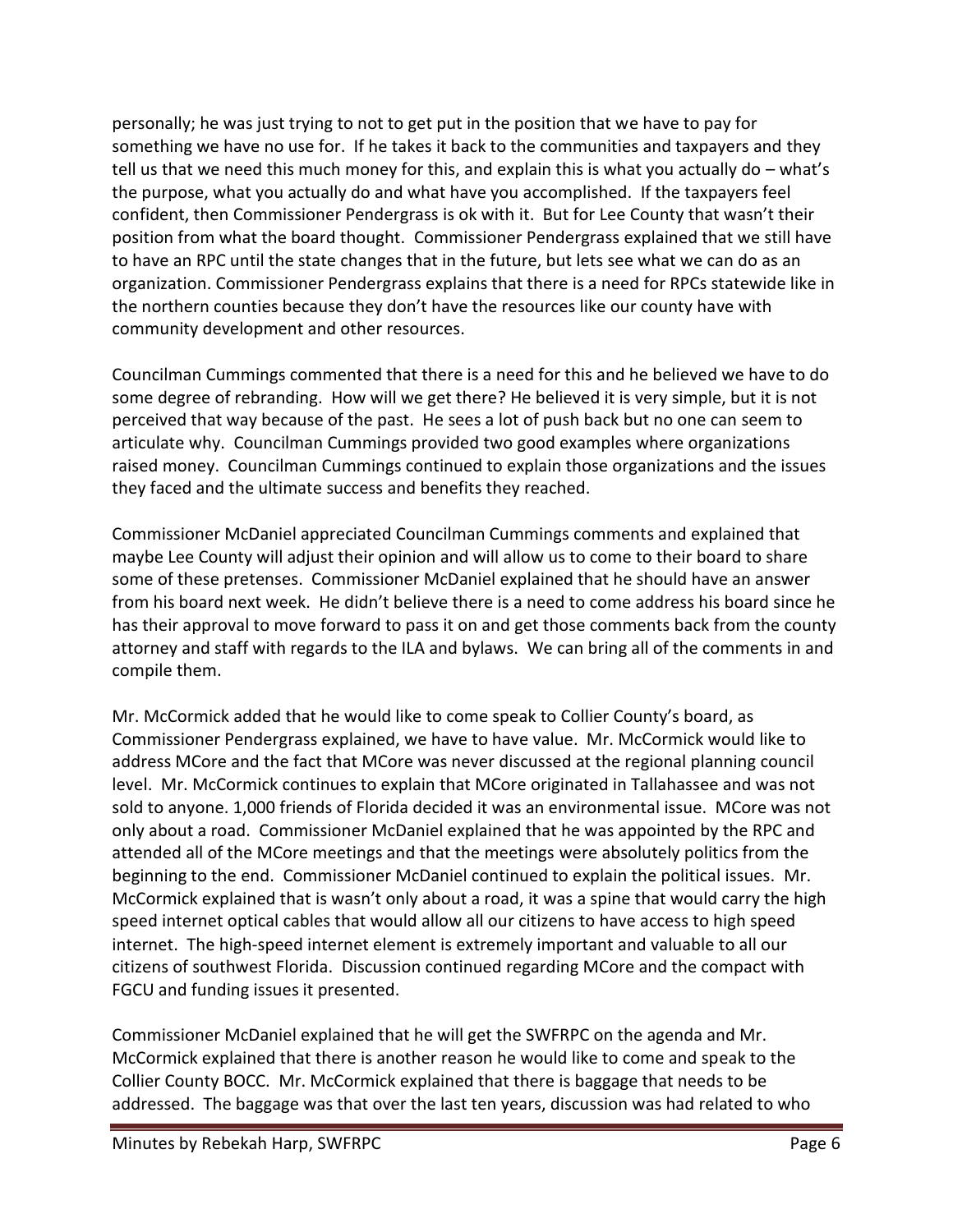was going to be a member and who was going to pay. There was continual friction over that issue that wasted everyone's time. Commissioner McDaniel respectively expressed that there does not need to be a regurgitation of the past issues. There needs to be a discussion of how we are going to move forward. Commissioner McDaniel would rather spend the time going over the issue that the SWFRPC exists legally but is operating outside the bounds of the state statutes with regards to how we are doing what we are doing – that needs to be fixed.

Mr. McCormick doesn't want to rehash the history of the RPC, but explained that we dropped the ball of the high-speed internet and failed our constituents.

Commissioner Pendergrass would like to clarify that the Lee County Board does not have time for a presentation on the agenda, however there is public comment available for anyone. So if anyone would like to come, you are more than welcome to come. There won't be dialog back and forth as they run a strict meeting, however the public comment is an option. Commissioner Pendergrass asked if Collier County has public comment for this presentation. Commissioner McDaniel responded that Collier also has public comment. Commissioner McDaniel explained that he does not want to come to Lee County right now since they have taken a vote and are clear at this point. Right now, Commissioner McDaniel would like to focus on those that want to participate and then circle back to Lee County. Commissioner McDaniel stressed that he is not excluding Lee County, but possibly after we hear from the other counties Lee might change their perspective.

Commissioner Pendergrass would like to be clear that their board hasn't changed their mind over the last four years. Commissioner Pendergrass also explained that the RPC cannot do anything without all counties as it stands in the Interlocal agreement.

Commissioner McDaniel expressed that there is no malice and continued to explain that every county has to be part of an RPC per state statute. Whether or not we continue to amend our ILA and bylaws is the decision of the RPC.

Commissioner Pendergrass explained that each county attorney will need to review what has been submitted to and bring back to the SWFRPC to ensure that everything submitted is legal.

All concur and see a positive step forward.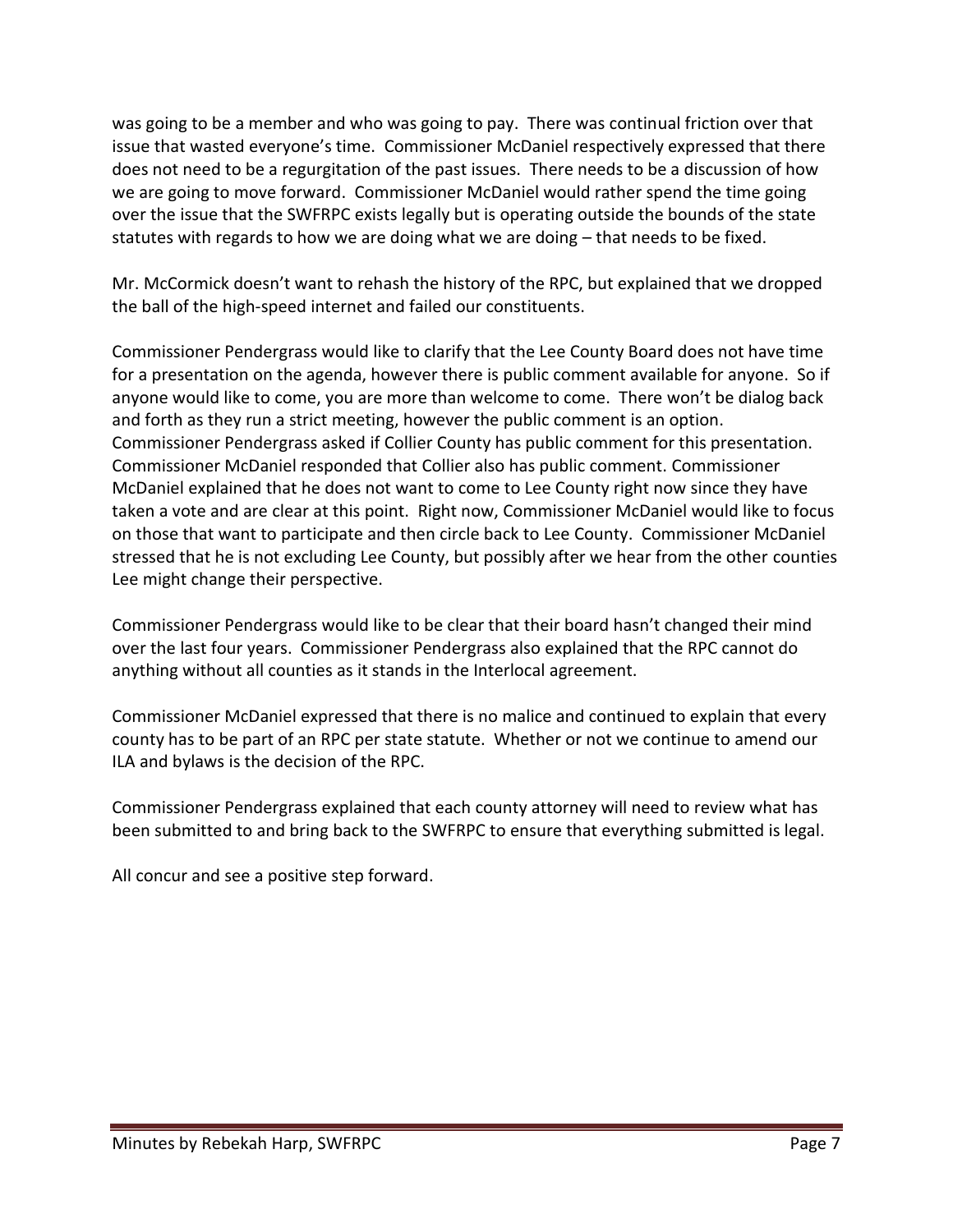#### **AGENDA ITEM #8(b) INLAND PORT UPDATE DISCUSSION**

Ms. Whirls explained that in the packet is a five-page synopsis of the sixty-five-page Florida Trade and Logistics 2030 study. Ms. Whirls explains that if anyone is interested in seeing the report, she would send it as well as answer any questions. Ms. Whirls explained that there was an opportunity that arose from a direct result of her and Councilman Cummings discussion with the Florida freight advisory committee at their February meeting regarding inland ports. Margaret received an email from Andrew Hecker from Port Miami requesting the Southwest Florida Regional Planning Council's support for a mega application that they are submitting. More importantly he is testing the SWFRPC's willingness to collaborate with Port Miami on a regional project going forward. He sent a PowerPoint on their project. Ms. Whirls continued to go over the presentation which discusses the project and supply chain.

Ms. Whirls explained that this is a huge project and opportunities for Southwest Florida and the Regional Planning Council. Transportation is a huge issue that keeps getting brought up and is relevant to this organization. There are several other huge and important relevant issues that can be addressed moving forward.

#### **AGENDA ITEM #9 DIRECTORS REPORT**

Ms. Wuerstle explained that a list of the comp plan amendments received since the last meeting are included in the packet. Ms. Wuerstle explained that she will continue to provide a list of any comp plan amendments we receive.

Commissioner McDaniel would like to ask that all the comp plan amendments be sent to staff of each county. Ms. Wuerstle explained that she would start sending the list to the planning departments moving forward.

## **AGENDA ITEM #10 COMMITTEE REPORTS**

No Committee Reports were given

## **AGENDA ITEM #10(a) EXECUTIVE COMMITTEE**

There was no update given.

### **AGENDA ITEM #10(b) QUALITY OF LIFE & SAFETY COMMITTEE**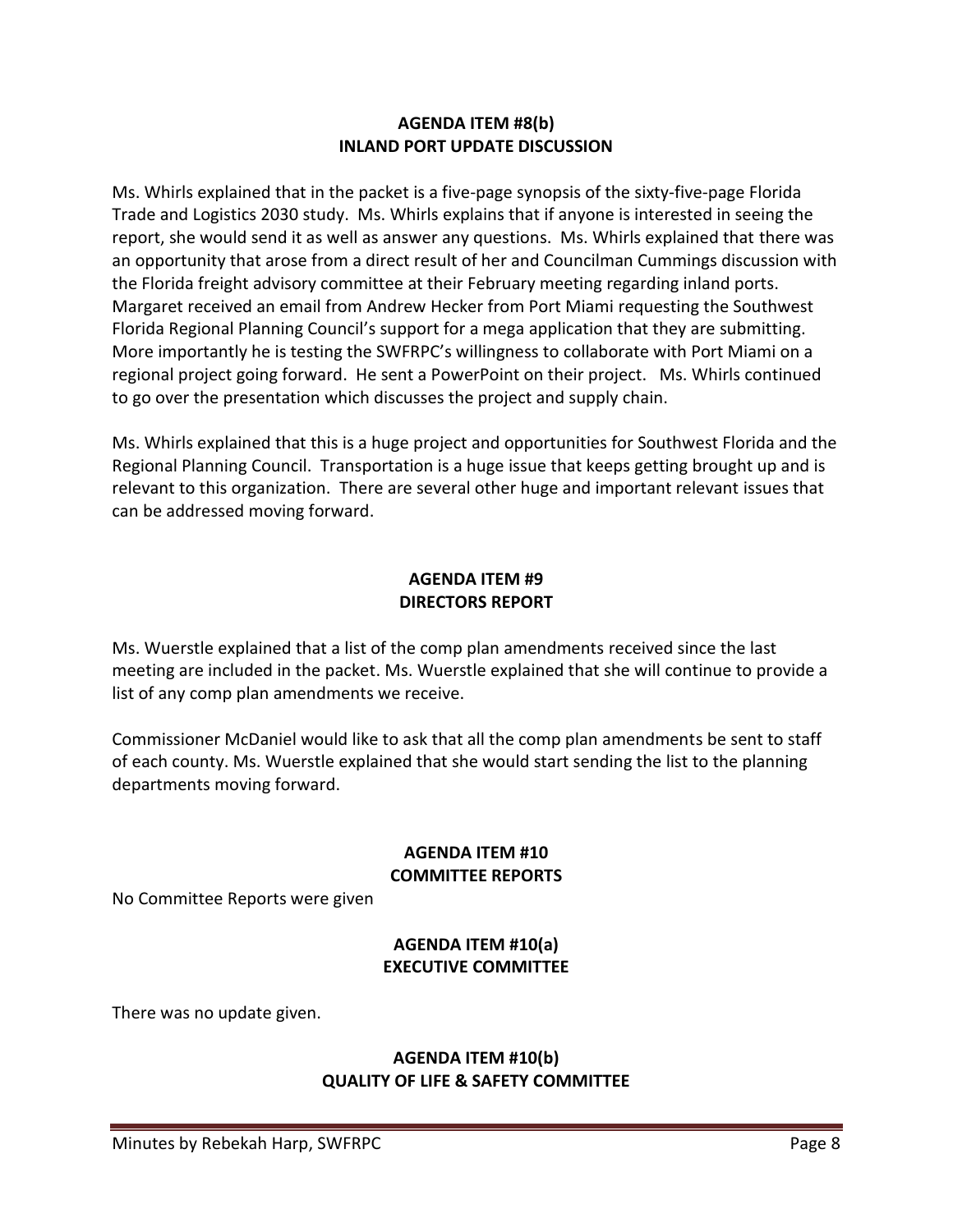There was no update given.

### **AGENDA ITEM #11 NEW BUSINESS**

There was no new business.

# **AGENDA ITEM #12 STATE AGENCIES COMMENTS/REPORTS**

There was no update given.

## **AGENDA ITEM #13 COUNCIL MEMBERS' COMMENTS**

Commissioner Pendergrass would like to address affordable housing and that Lee County has had trouble attaining. Lee county government employees are living outside of Lee County. They are living in Charlotte, Glades, and Hendry Counties because of the cost of living. Charlotte county has less impact fees for building. Those are the challenges Lee County is facing at the moment with finding attainable housing. This causes a transportation issue with employees living outside of the county. The major roads and building the infrastructure to support those that live elsewhere is the challenge. Employees that have to drive 40 minutes, which I know Collier County workforce lives in Lee County, etc. Some even lived on the east coast traveling to Marco Island ten years ago, which isn't a new thing, it's just coming to the forefront now.

Commissioner Stanley explained that Glades County is facing the same issue of availability, as well as that rent is going up for the locals.

Commissioner Wills explained that Hendry County and staff has brought everything to their attorney, but he hasn't heard any back yet. Commissioner Wills continued to explain Hendry County's affordable housing issues. The population is growing, schools are over crowded and the busing system is busting at the seams. He is happy to be a bedroom community.

Commissioner McDaniel will add the agenda item on the next board meeting for the RPC to come and present. Commissioner McDaniel asked Commissioner Pendergrass about the mass transit system and the direction to his bus people to coordinate with Lee counties bus people to coordinate regional routes. McDaniel has recently seen some Lee County buses in Collier County and asked Commissioner Pendergrass if he knows anything about that. Commissioner Pendergrass replied that he didn't know. Commissioner McDaniel asked to find out more information on that issue. Commissioner McDaniel expressed that everyone was talking about impact fees and that Collier county has the highest impact fees in the state of Florida. As far as affordability, how does the state of Florida address the issue of affordability. Discussion continued regarding the bus system and transportation as well as affordable housing.